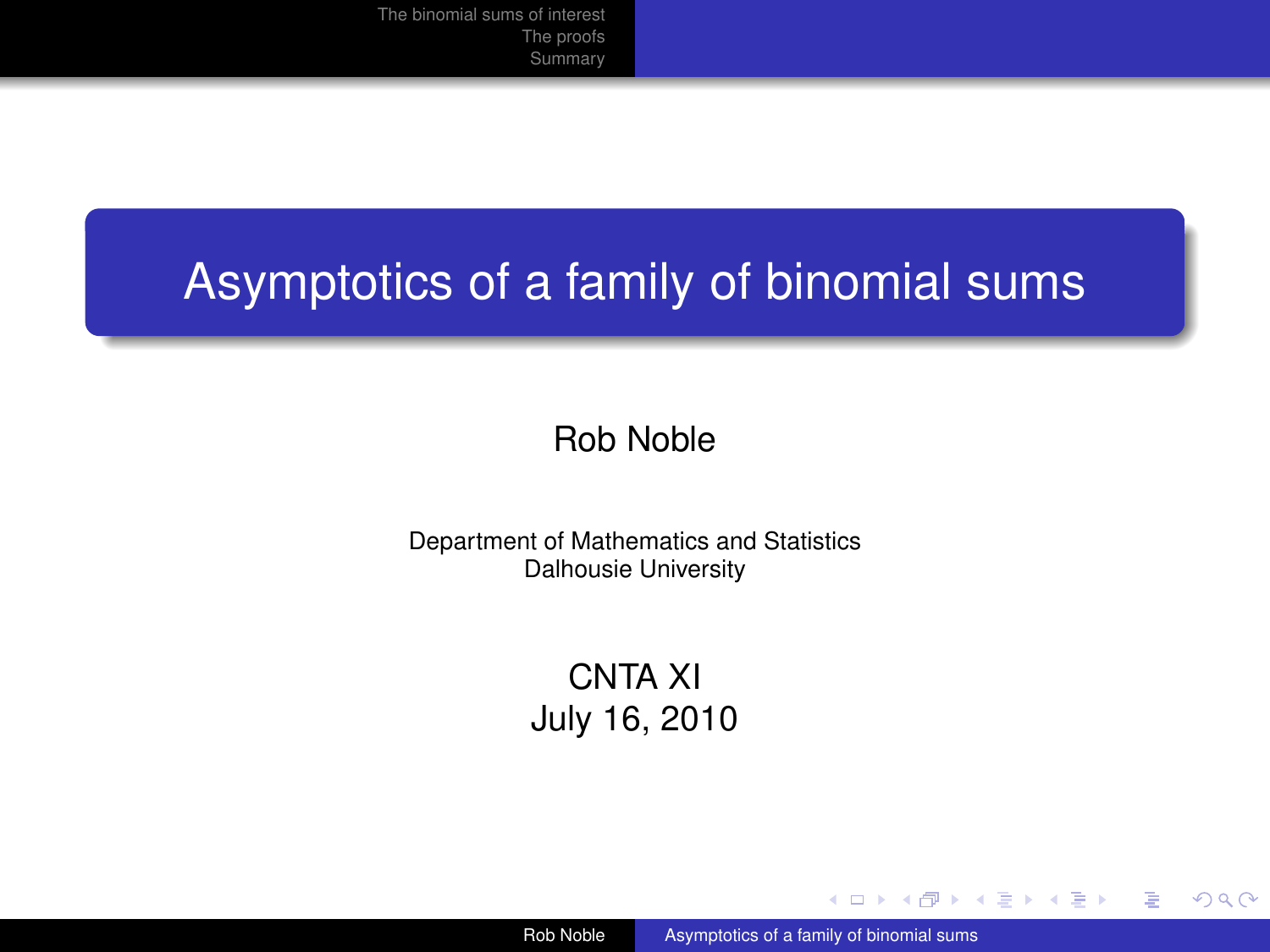## **Outline**



- [Motivation](#page-2-0)
- [The results](#page-4-0)

#### <sup>2</sup> [The proofs](#page-8-0)

- **•** [The multivariate method of Pemantle and Wilson](#page-8-0)
- [The transfer method of Flajolet and Sedgewick](#page-11-0)

4 0 F

Э×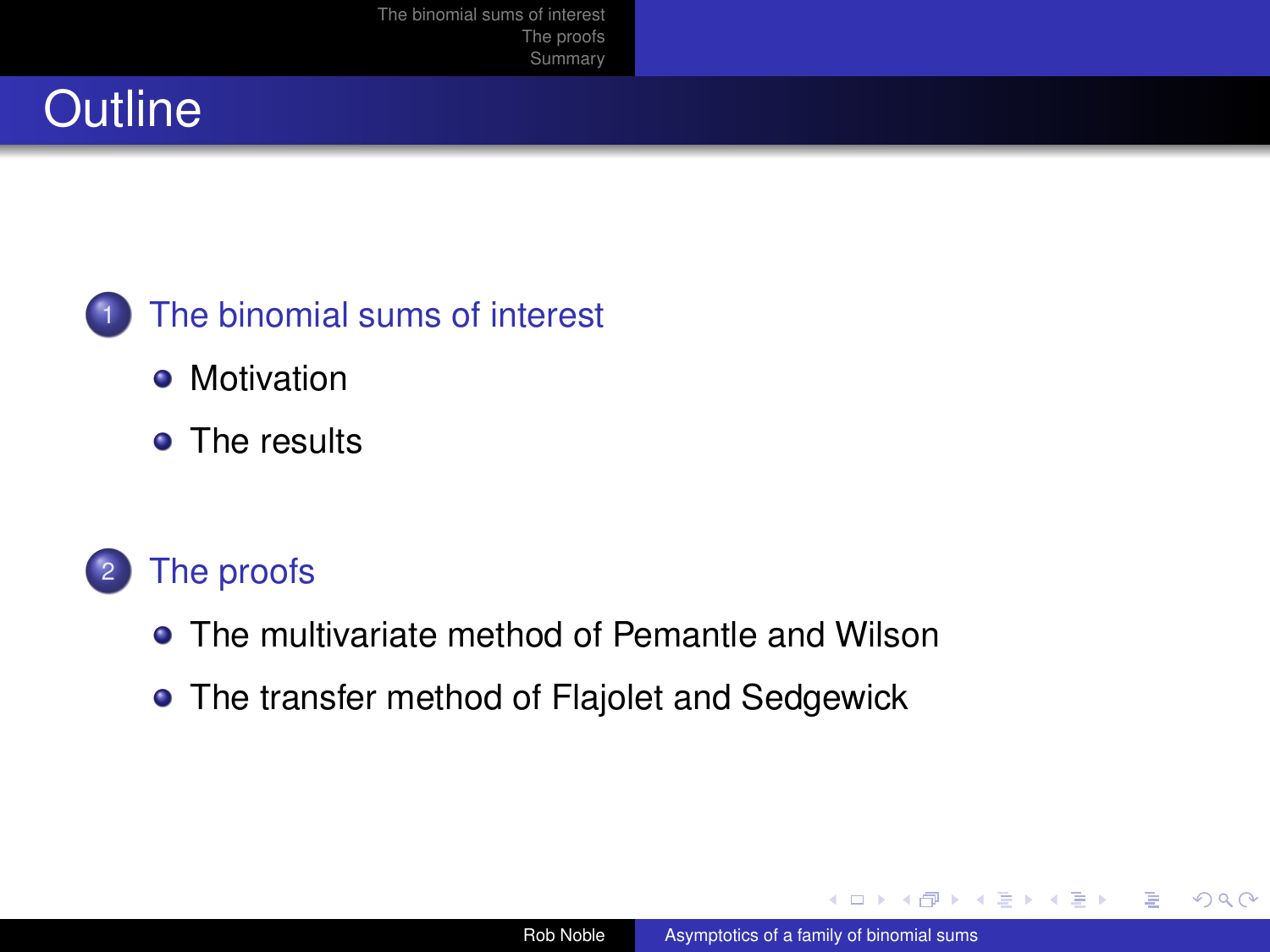**[Motivation](#page-2-0)** [The results](#page-4-0)

# The problem

#### Conjecture (Chamberland and Dilcher)

The sequence 
$$
a_r = \sum_{k=0}^r (-1)^k {r \choose k} {2r \choose k}
$$
 satisfies

$$
a_r \sim \frac{d\alpha'}{\sqrt{r}}\left(1+\frac{c_1}{r}+\frac{c_2}{r^2}+\ldots\right)+\frac{\overline{d}\overline{\alpha}'}{\sqrt{r}}\left(1+\frac{\overline{c_1}}{r}+\frac{\overline{c_2}}{r^2}+\ldots\right)
$$

as 
$$
r \to \infty
$$
, for some d,  $c_1, c_2, \dots \in \mathbb{C}$ , where  $\alpha = \frac{-13 + i7\sqrt{7}}{8}$ .

• Problem: Study the asymptotics of the binomial sums

$$
u_r^{(\varepsilon,a,d)} = \sum_{k=0}^r (-1)^{\varepsilon k} {r \choose k} {ar \choose k} d^k,
$$

for  $\varepsilon \in \{0, 1\}$  and  $a, d \in \mathbb{N}$  as  $r \to \infty$ .

(□ ) ( ) (

化重新润滑

<span id="page-2-0"></span> $\rightarrow$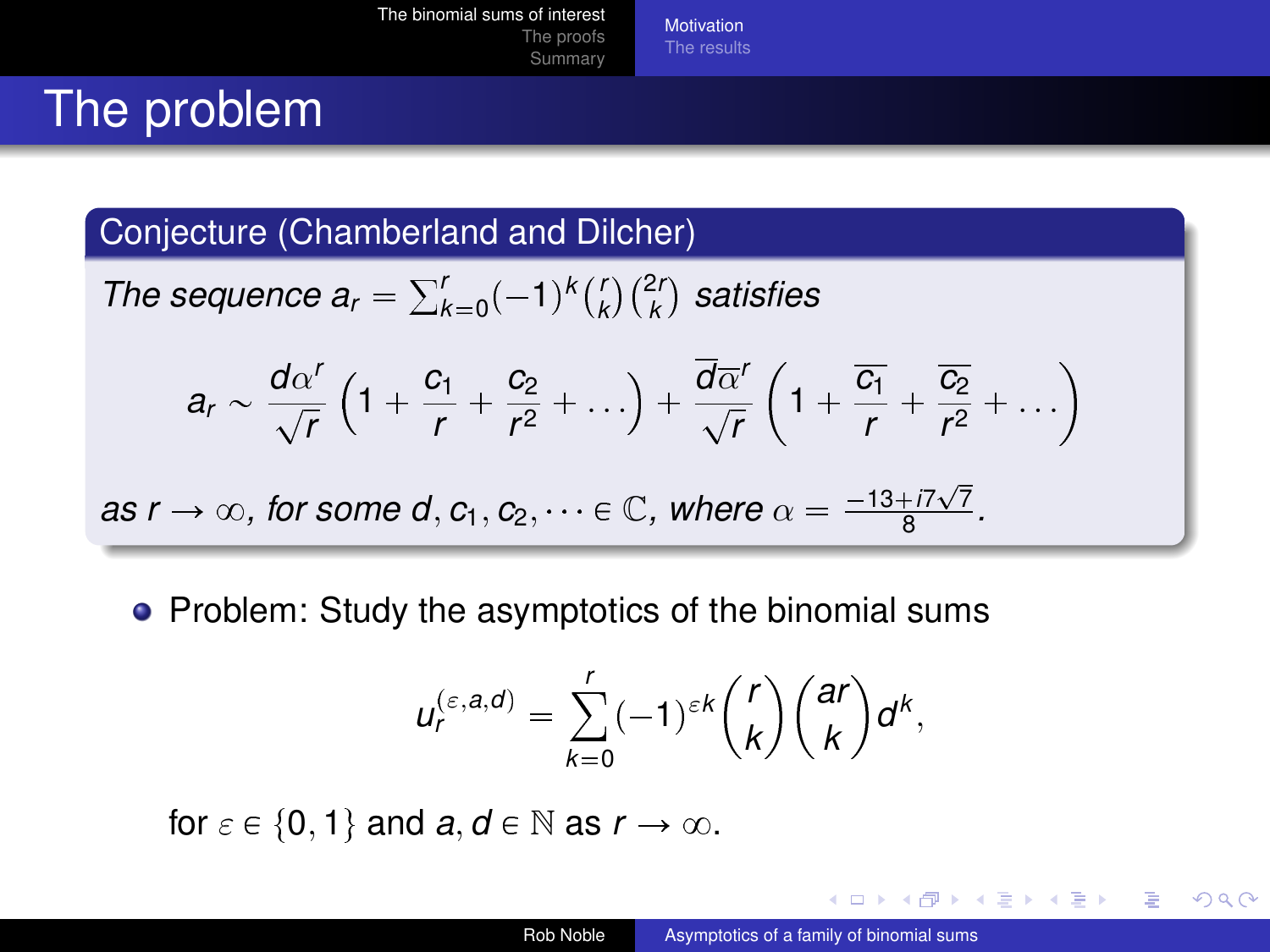**[Motivation](#page-2-0)** [The results](#page-4-0)

#### **Examples**

• Central binomial coefficients:

$$
\binom{2r}{r} = u_r^{(0,1,1)} = \sum_{k=0}^r \binom{r}{k}^2;
$$

• Central Delannoy numbers:

$$
D(r,r) = u_r^{(0,1,2)} = \sum_{k=0}^r {r \choose k}^2 2^k;
$$

Binomial sum considered by Chamberland and Dilcher:

$$
u_r^{(1,2,1)} = \sum_{k=0}^r (-1)^k {r \choose k} {2r \choose k}.
$$

**◆ ロ ▶ → 何** 

D.

化重新润滑

∍

 $\rightarrow$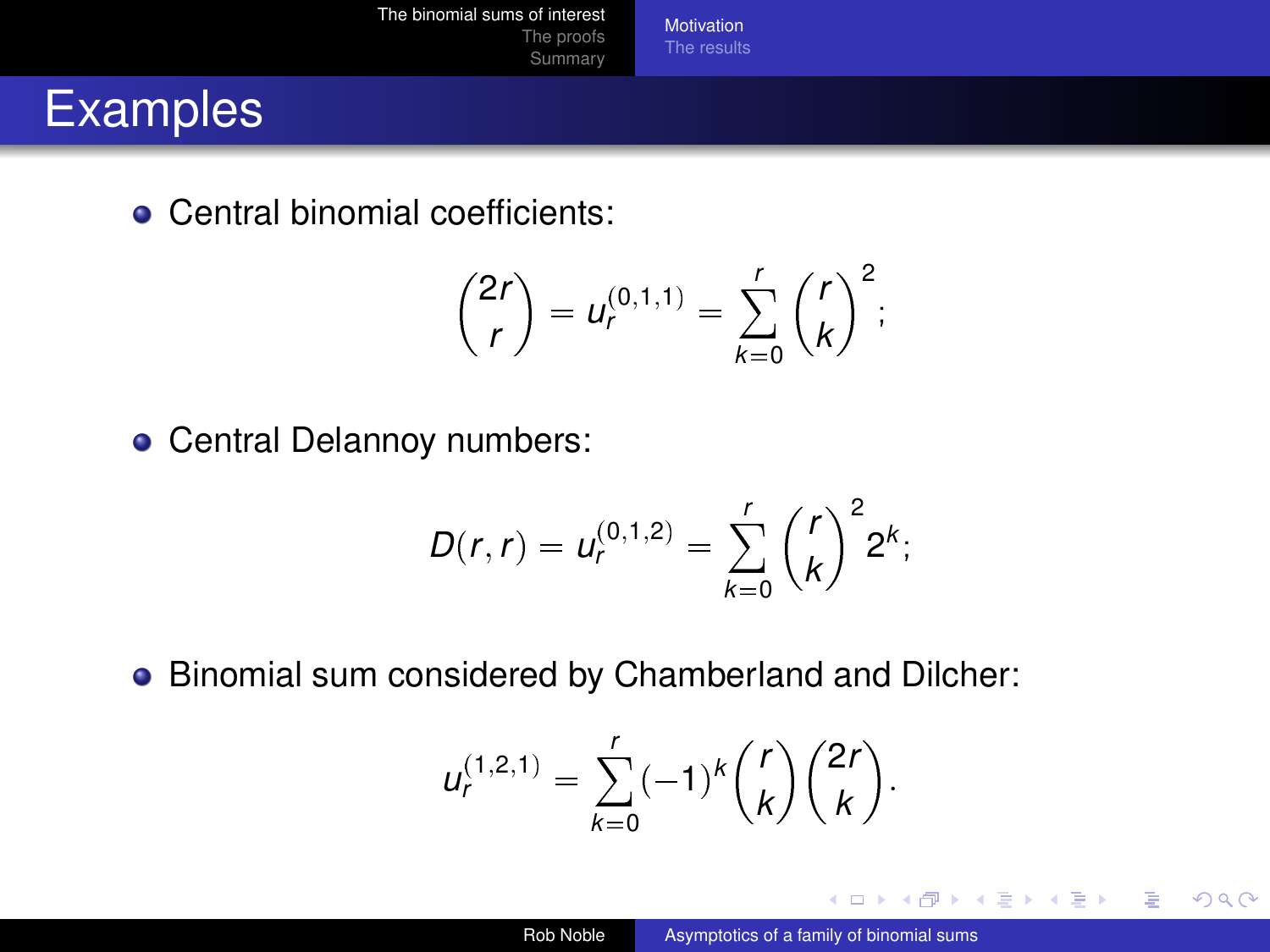[The binomial sums of interest](#page-2-0) [The proofs](#page-8-0) [Summary](#page-14-0) [The results](#page-4-0)

### Results: Case I

$$
\bullet \ \alpha = 1 - (-1)^{\varepsilon} d,
$$

• 
$$
a(\alpha - 1)g(z) = \alpha z^2 + (a\alpha - a - \alpha - 1)z + 1.
$$

- ∆*<sup>g</sup>* the discriminant of *g*
- *z*<sup>0</sup> A particularly chosen root of *g*.

• 
$$
\delta = \frac{1}{(1-z_0)\sqrt[4]{\Delta_g}}, \quad \beta = \frac{1}{z_0} \left(\frac{1-\alpha z_0}{1-z_0}\right)^a
$$

#### Theorem ( $\Delta_q$  > 0 Case)

*There exist constants*  $\mu_{\ell}$  *such that* 

$$
\sum_{k=0}^r (-1)^{\varepsilon k} {r \choose k} {ar \choose k} d^k \sim \frac{\delta \beta^r}{\sqrt{2\pi r}} \left(1 + \sum_{\ell=1}^\infty \frac{\mu_\ell}{r^\ell}\right) \qquad (r \to \infty)
$$

4 D F

D.

<span id="page-4-0"></span>つへへ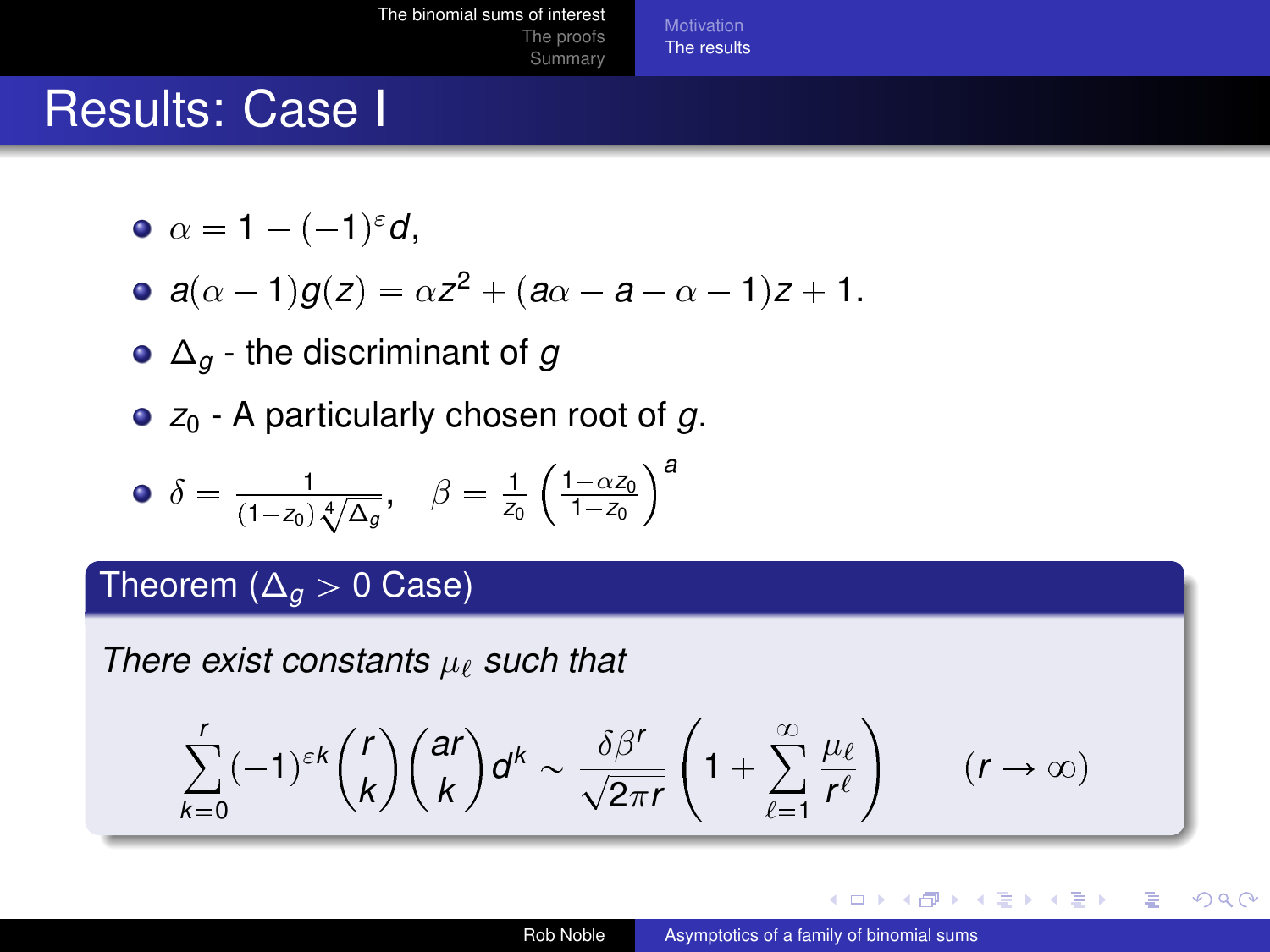[The results](#page-4-0)

### Results: Case II

- $\alpha = 1 (-1)^{\varepsilon}d,$
- $a(\alpha 1)g(z) = \alpha z^2 + (a\alpha a \alpha 1)z + 1.$
- ∆*<sup>g</sup>* the discriminant of *g*
- *z*<sup>0</sup> A particularly chosen root of *g*.

• 
$$
\delta = \frac{1}{(1-z_0)\sqrt[4]{\Delta_g}}, \quad \beta = \frac{1}{z_0} \left(\frac{1-\alpha z_0}{1-z_0}\right)^a
$$

#### Theorem ( $\Delta_q$  < 0 Case)

*There exist constants*  $\mu_{\ell}$  *such that, as r*  $\rightarrow \infty$ *.* 

$$
\sum_{k=0}^r (-1)^{\varepsilon k} {r \choose k} {ar \choose k} d^k \sim \frac{\delta \beta^r}{\sqrt{2\pi r}} \left(1 + \sum_{\ell=1}^\infty \frac{\mu_\ell}{r^\ell}\right) + \frac{\overline{\delta \beta}^r}{\sqrt{2\pi r}} \left(1 + \sum_{\ell=1}^\infty \frac{\overline{\mu_\ell}}{r^\ell}\right).
$$

 $\left\{ \left\{ \bigcap \mathbb{R}^n \right\} \right\}$   $\left\{ \left\{ \bigcap \mathbb{R}^n \right\} \right\}$ 

4 D F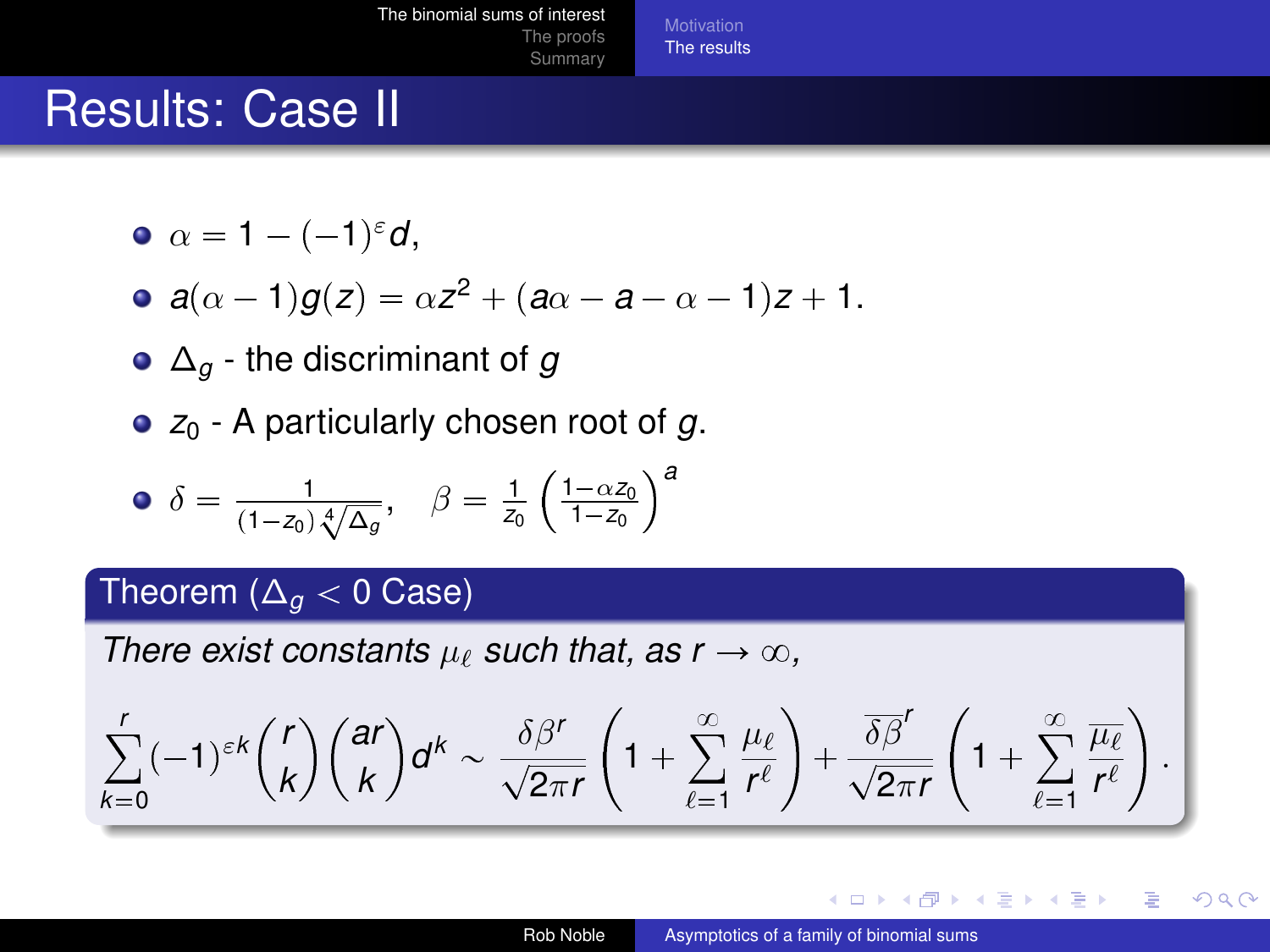[The results](#page-4-0)

### Results: Case III (1 of 2)

#### Theorem ( $\Delta_g = 0$  Case)

*There exist constants*  $\mu_{\ell}$ ,  $\eta_{\ell} \in \mathbb{Q}$  *with denominators divisible only by the primes* 2 *and* 3 *such that*

$$
\sum_{k=0}^{r} (-1)^{k} {r \choose k} {2r \choose k} 8^{k} \sim \frac{(-27)^{r}}{2^{2/3} \Gamma(2/3) r^{1/3}} \left(1 + \sum_{\ell=1}^{\infty} \frac{\mu_{\ell}}{r^{\ell}}\right) + \frac{(-27)^{r}}{2^{4/3} \Gamma(1/3) r^{2/3}} \left(1 + \sum_{\ell=1}^{\infty} \frac{\eta_{\ell}}{r^{\ell}}\right) \qquad (r \to \infty).
$$

イロト イ押ト イヨト イヨト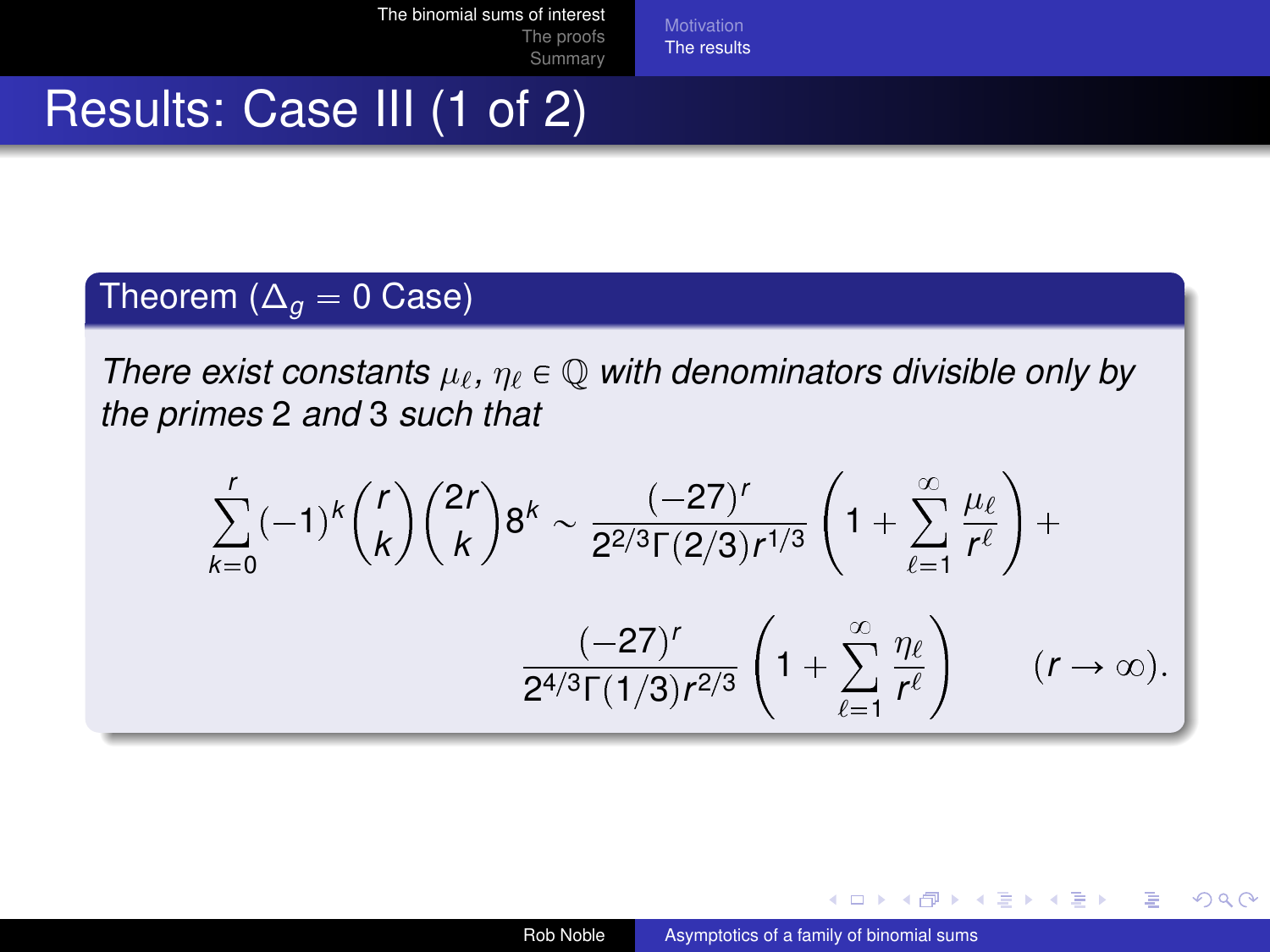[The results](#page-4-0)

### Results: Case III (2 of 2)

#### Theorem ( $\Delta_q = 0$  Case)

*There exist constants*  $\tilde{\mu}_{\ell}$ ,  $\tilde{\eta}_{\ell} \in \mathbb{Q}$  *such that* 

$$
\sum_{k=0}^{r}(-1)^{k}\binom{r}{k}\binom{3r}{k}3^{k} \sim \frac{2^{2/3}(-16)^{r}}{3\Gamma(2/3)r^{1/3}}\left(1+\sum_{\ell=1}^{\infty}\frac{\tilde{\mu}_{\ell}}{r^{\ell}}\right)+\frac{2^{1/3}(-16)^{r}}{3\Gamma(1/3)r^{2/3}}\left(1+\sum_{\ell=1}^{\infty}\frac{\tilde{\eta}_{\ell}}{r^{\ell}}\right) \qquad (r\to\infty).
$$

**≮ロト ⊀何 ト ⊀ ヨ ト ⊀ ヨ ト** .

∍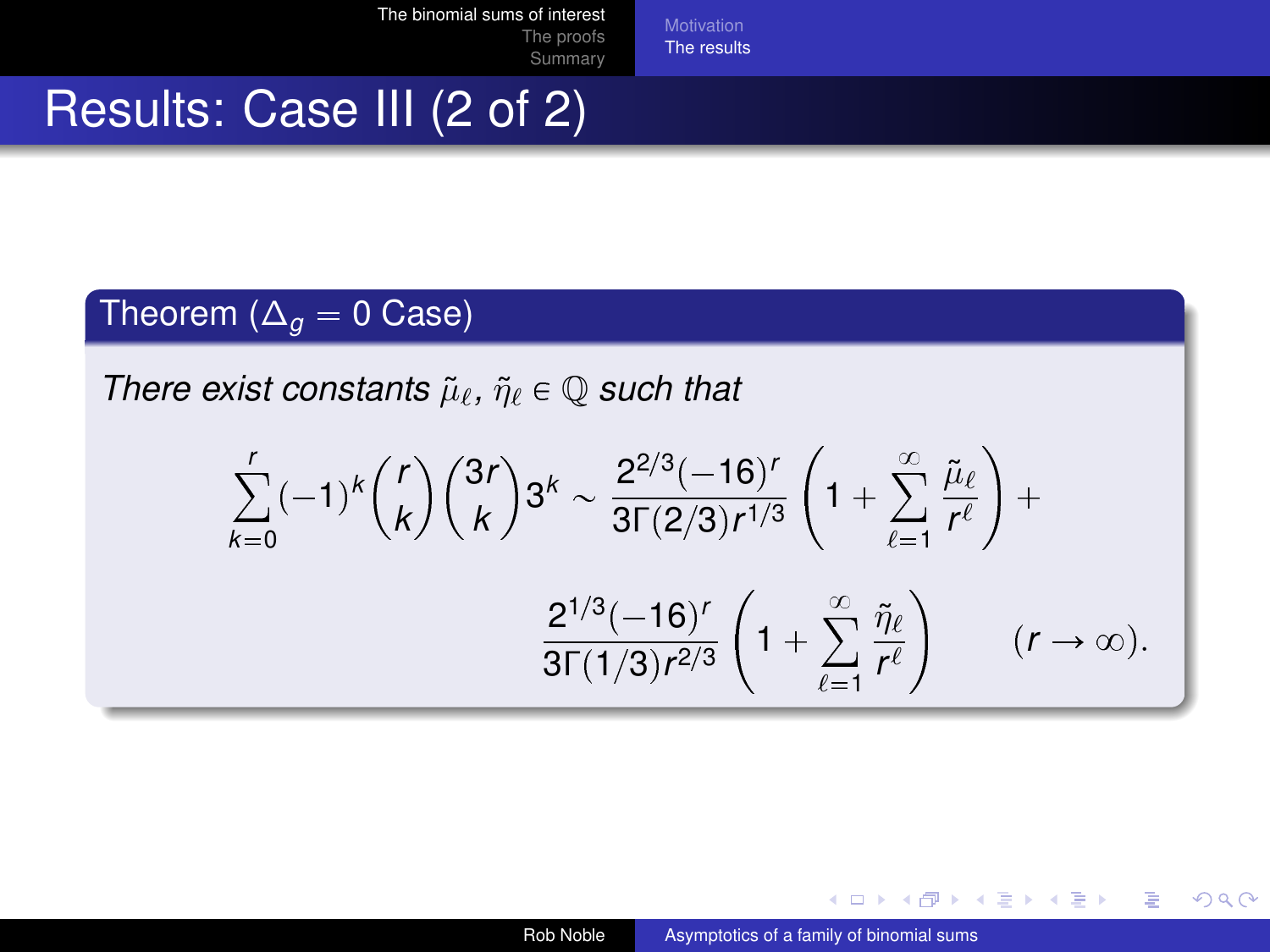[The multivariate method of Pemantle and Wilson](#page-8-0) [The transfer method of Flajolet and Sedgewick](#page-11-0)

# Generalized Riordan Arrays

#### **Definition**

 ${a<sub>rs</sub>}<sub>r,s</sub>$  is a *generalized Riordan array* if

$$
\tilde{F}(z,w)=\sum_{r,s\geqslant 0}a_{rs}z^rw^s=\frac{\varphi(z)}{1-w\nu(z)}
$$

for meromorphic functions  $\varphi$  and  $\nu$  that are analytic at  $z = 0$ .

#### Lemma

For 
$$
\tilde{u}_{rs} = \sum_{k=0}^{r} (-1)^{\varepsilon k} {r \choose k} {as \choose k} d^k = \sum_{k=0}^{r} {r \choose k} {as \choose k} (1 - \alpha)^k
$$
 we can take  

$$
\varphi(z) = \frac{1}{1 - z}, \qquad \nu(z) = \left(\frac{1 - \alpha z}{1 - z}\right)^a.
$$

<span id="page-8-0"></span>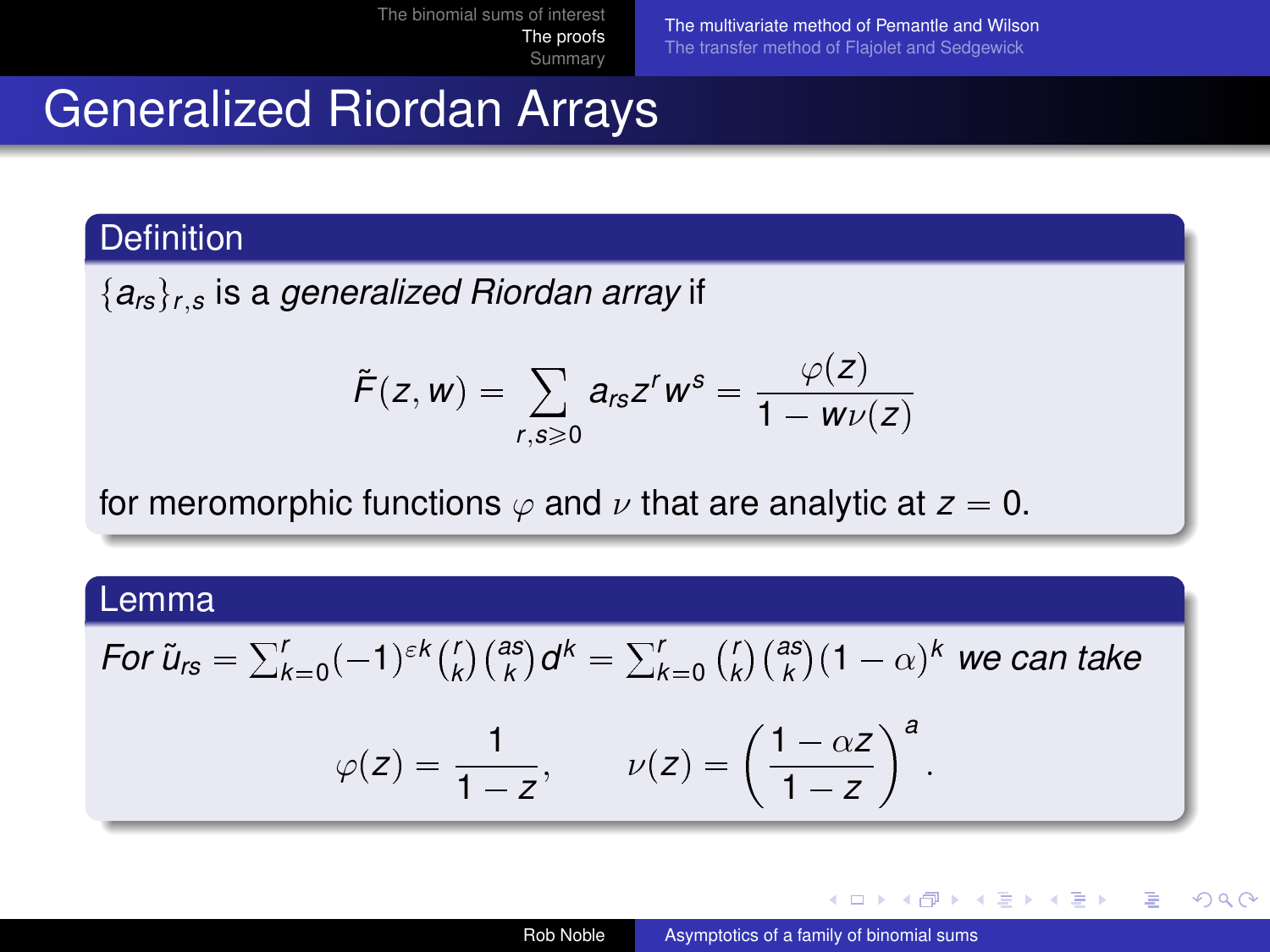### Main result of Pemantle and Wilson used

• 
$$
\tilde{F}(z, w) = \sum_{r,s \geq 0} a_{rs} z^r w^s = \frac{\varphi(z)}{1 - w \nu(z)}, \ Q_{rs}(z) = \frac{z^2 \nu''(z)}{\nu(z)} - \frac{r(r-s)}{s^2}.
$$

- A pole  $(z, w)$  is minimal if for every pole  $(z', w')$ ,  $|z'| \leq |z|$  and  $|w'| \leq |w|$  imply  $|z'| = |z|$  and  $|w'| = |w|.$
- $S_{rs} = \{z \in \mathbb{C} \mid (z, \nu(z)^{-1}) \text{ is minimal }, \varphi(z) \neq 0, sz\nu'(z) = r\nu(z),\}$ and  $s z \nu''(z) \neq (r - s) \nu'(z)$ .

#### Proposition (Pemantle and Wilson)

*Under suitable conditions and if Srs is finite and nonempty then there exists an asymptotic expansion*

$$
a_{rs} \sim \sum_{z_{rs} \in S_{rs}} \frac{\varphi(z_{rs}) \nu(z_{rs})^s}{z_{rs}^r \sqrt{2 \pi s Q_{rs}(z_{rs})}} \left(1 + \sum_{\ell=1}^{\infty} \frac{c_{\ell}^{(z_{rs})}}{s^{\ell}}\right)
$$

*as r*, *s*  $\rightarrow \infty$  (with r/s, s/r remaining bounded), where  $\sqrt{\ }$  denotes the *principal branch of the square root.*

**≮ 向 ▶ ≮ ヨ ▶** 

つへへ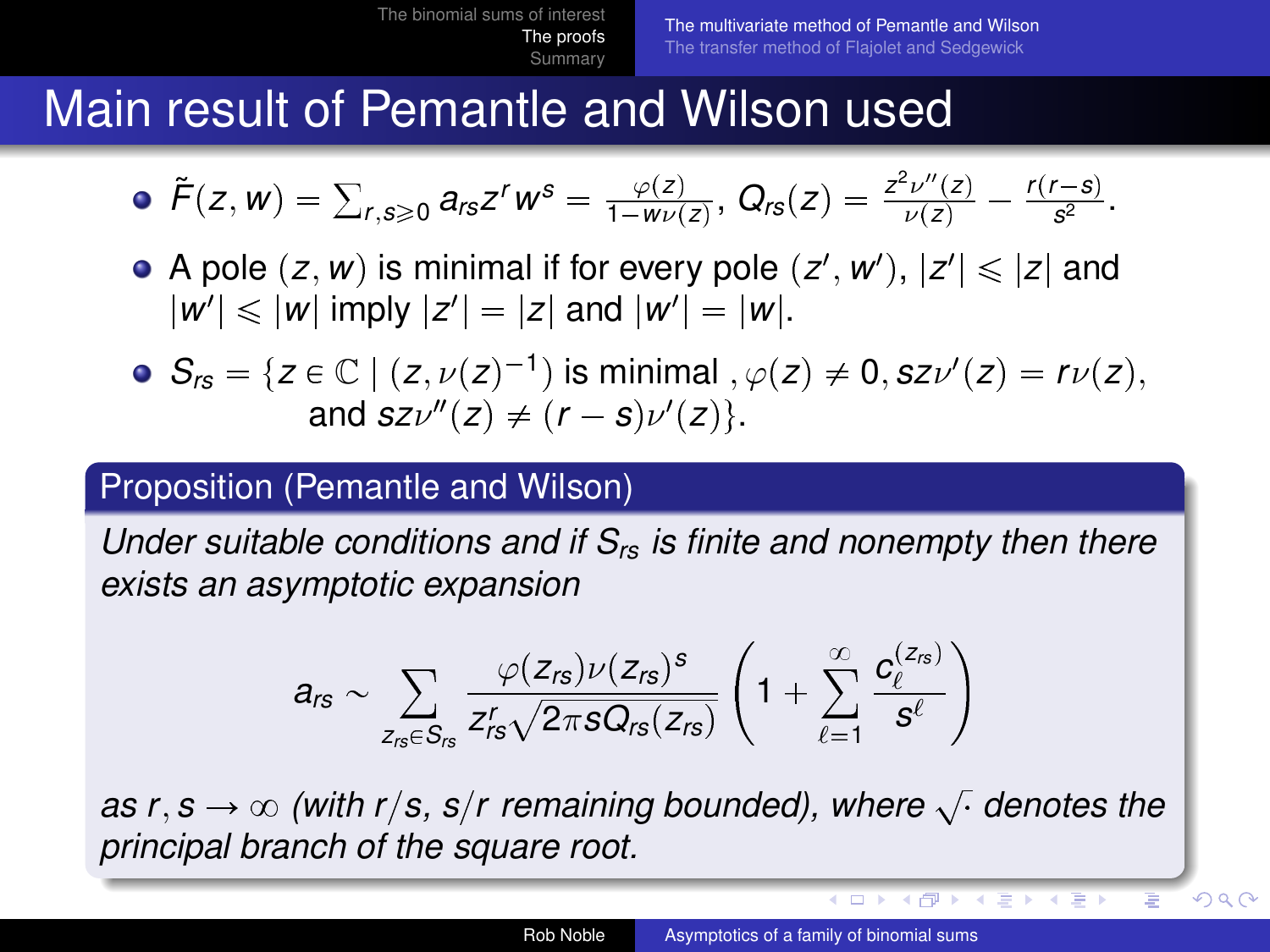[The multivariate method of Pemantle and Wilson](#page-8-0) [The transfer method of Flajolet and Sedgewick](#page-11-0)

# Classifying the set *Srs*

#### In our case:

\n- \n
$$
S_{rs} = \{ z \in \mathbb{C} \mid (z, \nu(z)^{-1}) \text{ is minimal and}
$$
\n
$$
r\alpha z^2 - ((1 + \alpha)r + (1 - \alpha)s)z + r = 0 \}.
$$
\n
\n- \n
$$
\nu(z)^{-1} = \left(\frac{1-z}{1-\alpha z}\right)^a = \gamma(z)^a \text{ for } \gamma(z) = \frac{1-z}{1-\alpha z}.
$$
\n
\n

- Using the fact that Möbius transformations send circles to circles we can classify the minimal points.
- We end up being able to apply the result of Pemantle and Wilson in all but finitely many cases.

イロト イ母 トイヨ トイヨ ト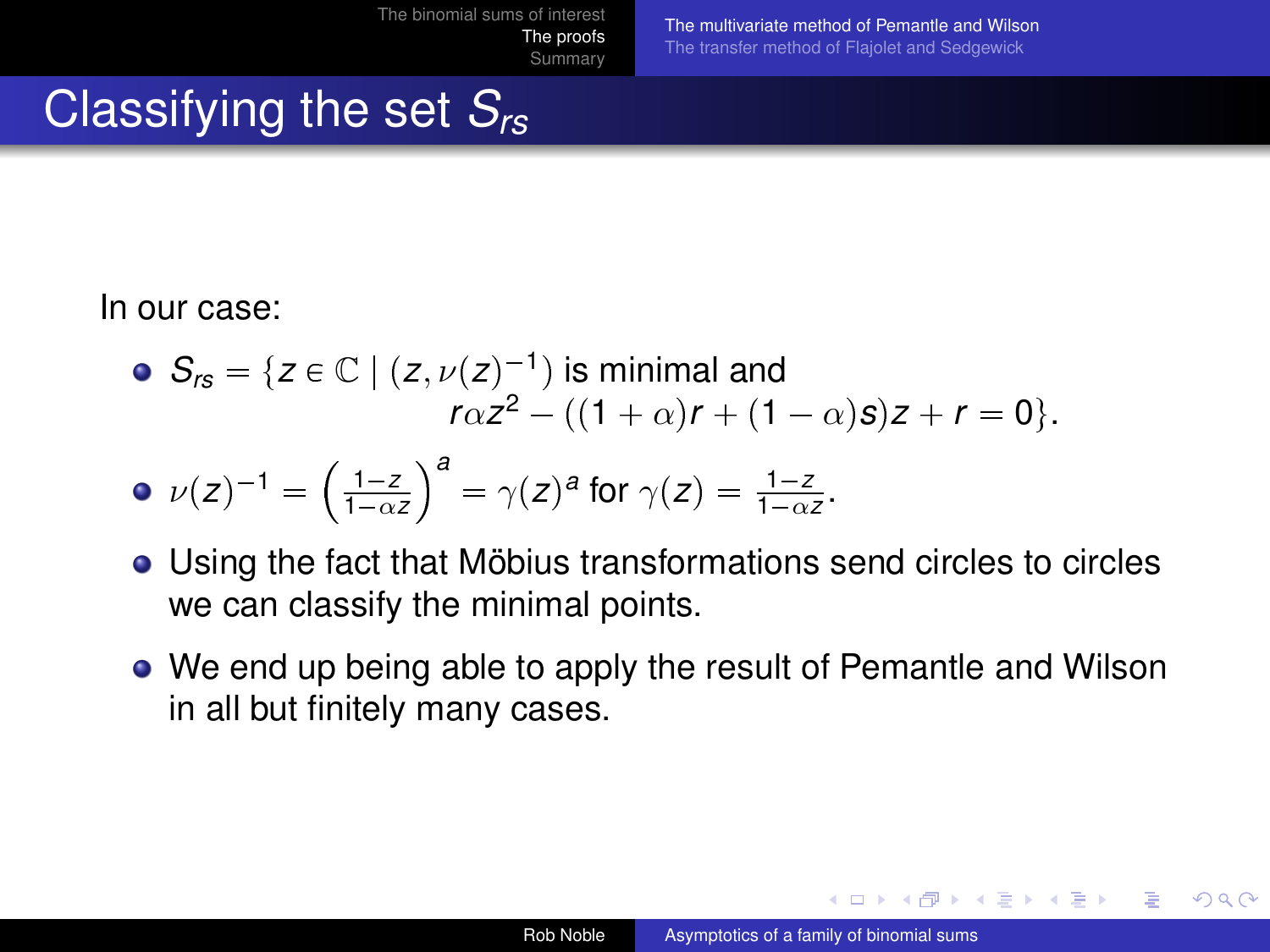## Dealing with the remaining cases

- Find the singularities of the generating function having least nonzero modulus.
	- The generating function satisfies parametric equations and we can differentiate implicitly to find the singularities.
- Expand the generating function about these singularities.
	- A linear homogeneous ODE with polynomial coefficients satisfied by the generating function can be used for this.
	- An algebraic equation satisfied by the generating function can also be used for this.
- **•** Transfer the asymptotic expansion of the generating function over to its coefficient sequence by the transfer method of Flajolet and Sedgewick.

<span id="page-11-0"></span>イロト イ押 トイヨ トイヨ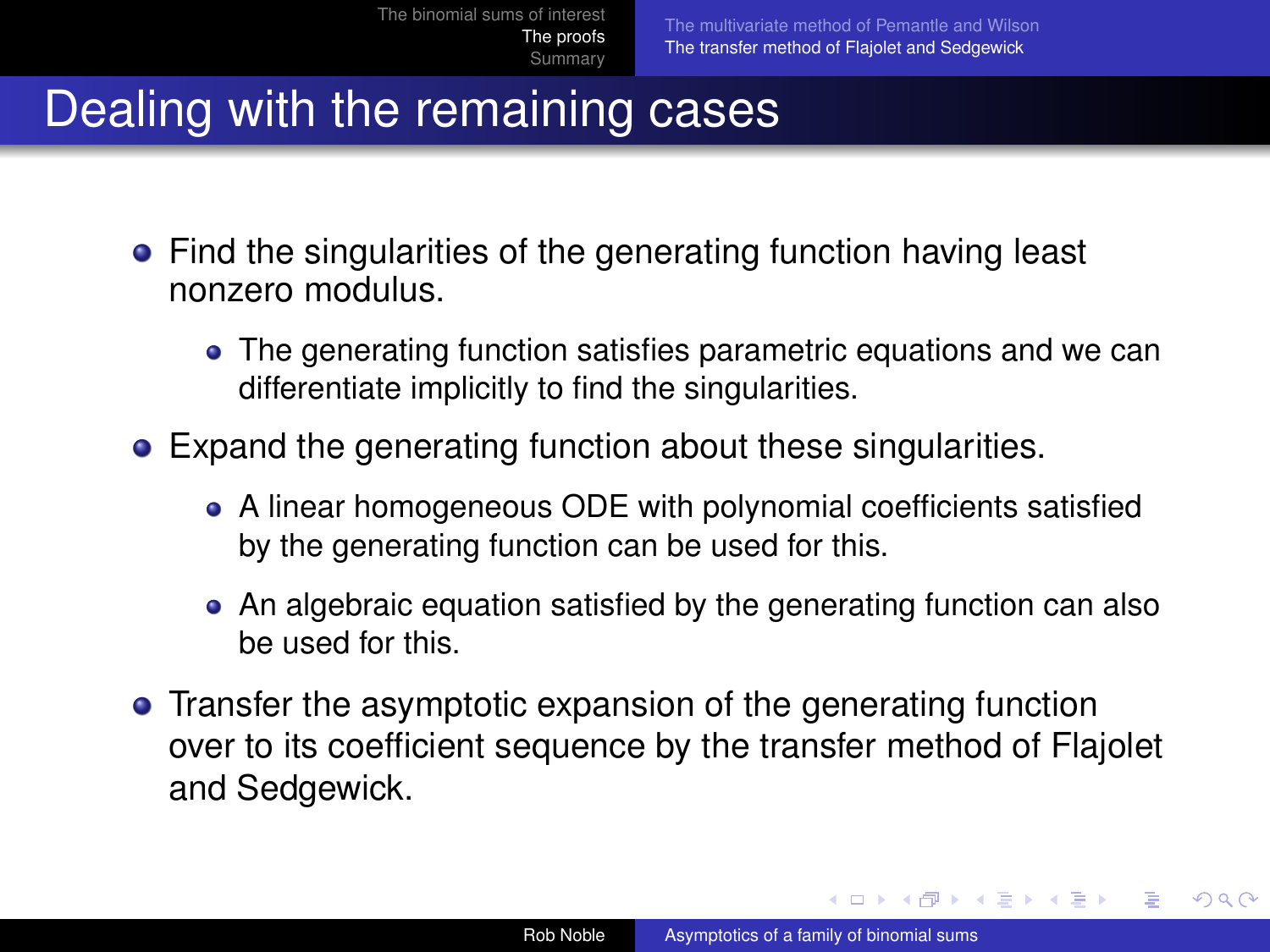## The main result of Flajolet and Sedgewick

#### Proposition (Flajolet, Sedgewick)

*Suppose that* ζ1, . . . , ζ*<sup>n</sup> are the dominant singularities of the ordinary generating function F of the sequence* {a<sub>r</sub>}<sub>r</sub>. Under certain conditions *if F admits an expansion of the form*

$$
F(z) \sim \sum_{k \geq k_j} c_{j,k} (\zeta_j - z)^{k-\theta} \qquad (z \to \zeta_j),
$$

*for all j then*

$$
a_r \sim \sum_{j=1}^n \frac{c_{j,k_j}r^{\theta-1}\zeta_j^{k_j-\theta-r}}{\Gamma(\theta-k_j)}\left(1+\sum_{\ell=k_j+1}^\infty \frac{\mu_{j,\ell}}{r^\ell}\right) \qquad (r\to\infty)
$$

 $w$ here  $\mu_{j,\ell} \in \mathbb{Q}(\theta, \zeta_j, c_{j,k_j+1}/c_{j,k_j}, \ldots, c_{j,\ell}/c_{j,k_j})$  for each j and  $\ell$ .

イロト イ押 トイヨ トイヨ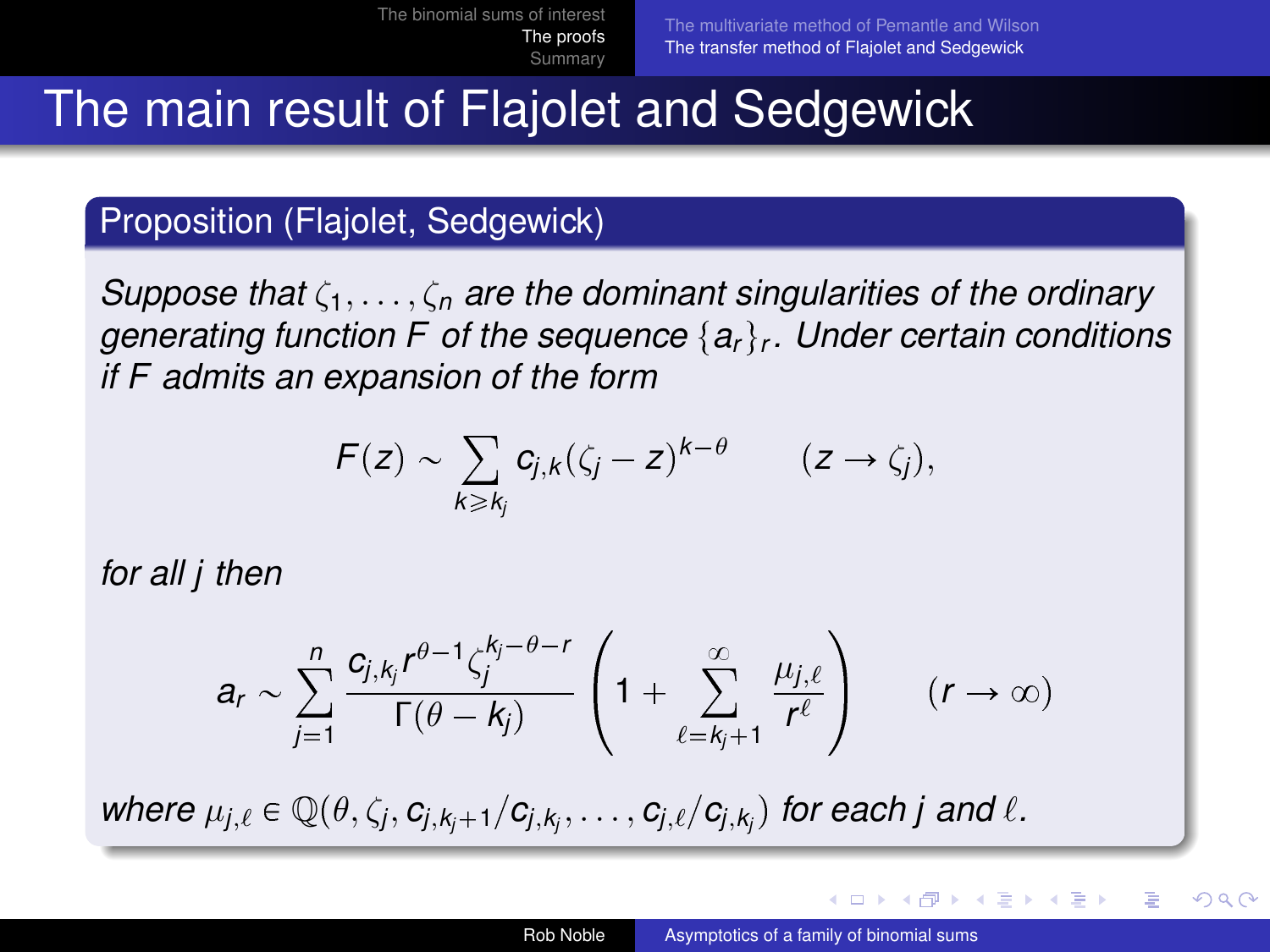### Divisibility properties of the asymptotic coefficients

- Stoll and Haible developed a method that can find divisibility properties of the asymptotic coefficients in certain asymptotic expansions.
- Applying the method we obtain the following result.

#### **Proposition**

*Let*  $d \in \mathbb{N}$ *. There exists an asymptotic expansion* 

$$
\sum_{k=0}^r \binom{r}{k}^2 d^k \sim \frac{(\sqrt{d}+1)^{2r+1}}{2d^{1/4}\sqrt{\pi r}} \left(1+\sum_{\ell=1}^\infty \frac{\mu_\ell}{r^\ell}\right) \qquad (r\to\infty),
$$

where the constants  $\mu_{\ell} \in \mathbb{Q}(\sqrt{d})$  are such that the only primes of  $\mathbb{Q}(\sqrt{d})$  that can divide their denominators are the prime divisors of 2 and the prime divisors of  $\sqrt{d}$ .

∢ □ ▶ ∢r¶ ▶ ∢